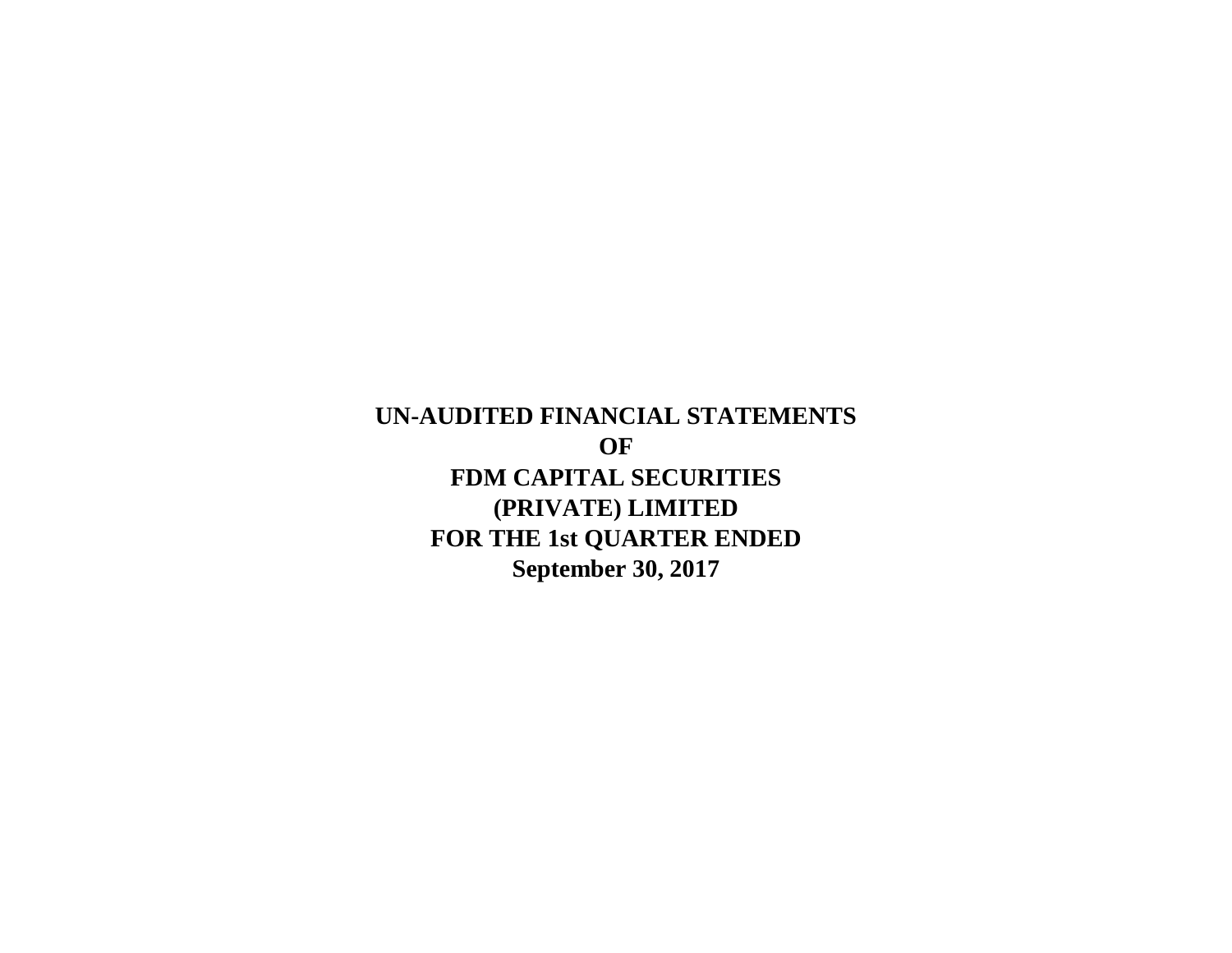## **FDM Securities (Pvt) Ltd Financial Statements As on Sep 30,2017**

| <b>Current Assets</b>           |                |                                  | <b>Currnet Liabilities</b> |                |  |
|---------------------------------|----------------|----------------------------------|----------------------------|----------------|--|
| Cash at Bank& hand              | 96,301,484.00  | <b>Trade Payables</b>            |                            | 132,445,824.00 |  |
| <b>Trade Debt</b>               | 45,879,178.00  | <b>Accrued Markup</b>            |                            |                |  |
| Short Term Invest.              | 329,800,787.00 | <b>Bank Borrowing</b>            |                            | 12,943,528.00  |  |
| Loan & Advances                 | 669,799.00     | <b>Other Liabilities</b>         |                            | 2,801,706.00   |  |
| Pre-Payments & Deposits         |                |                                  |                            |                |  |
| Deposits & Advances             | 1,852,538.00   |                                  |                            |                |  |
| <b>Other Current Assets</b>     |                |                                  |                            |                |  |
| <b>Total Current Assets</b>     | 474,503,786.00 | <b>Total Current Liabilities</b> |                            | 148,191,058.00 |  |
| <b>Business Property</b>        | 20,765,052.00  | Long Term Loans                  |                            | 2,500,000.00   |  |
| Value of TREC                   | 6,000,000.00   |                                  |                            |                |  |
| Long Term Invest.               | 45,125,765.00  | <b>Total Liabilities</b>         |                            | 150,691,058.00 |  |
| Deposits with KSE, NCCPL & CDC  | 3,900,000.00   |                                  |                            |                |  |
| <b>Other Non Currnet Assets</b> |                | Capital                          |                            | 130,000,000.00 |  |
| <b>Total Non Current Assets</b> |                | Unappropriated P/L               | Priv.                      | 233,796,316.00 |  |
|                                 | 75,790,817.00  |                                  | <b>PSX</b>                 | 12,939,807.00  |  |
|                                 |                |                                  | Currt.                     | 22,867,422.00  |  |
| <b>Total Assets</b>             | 550,294,603.00 | <b>Total Equity</b>              |                            | 550,294,603.00 |  |